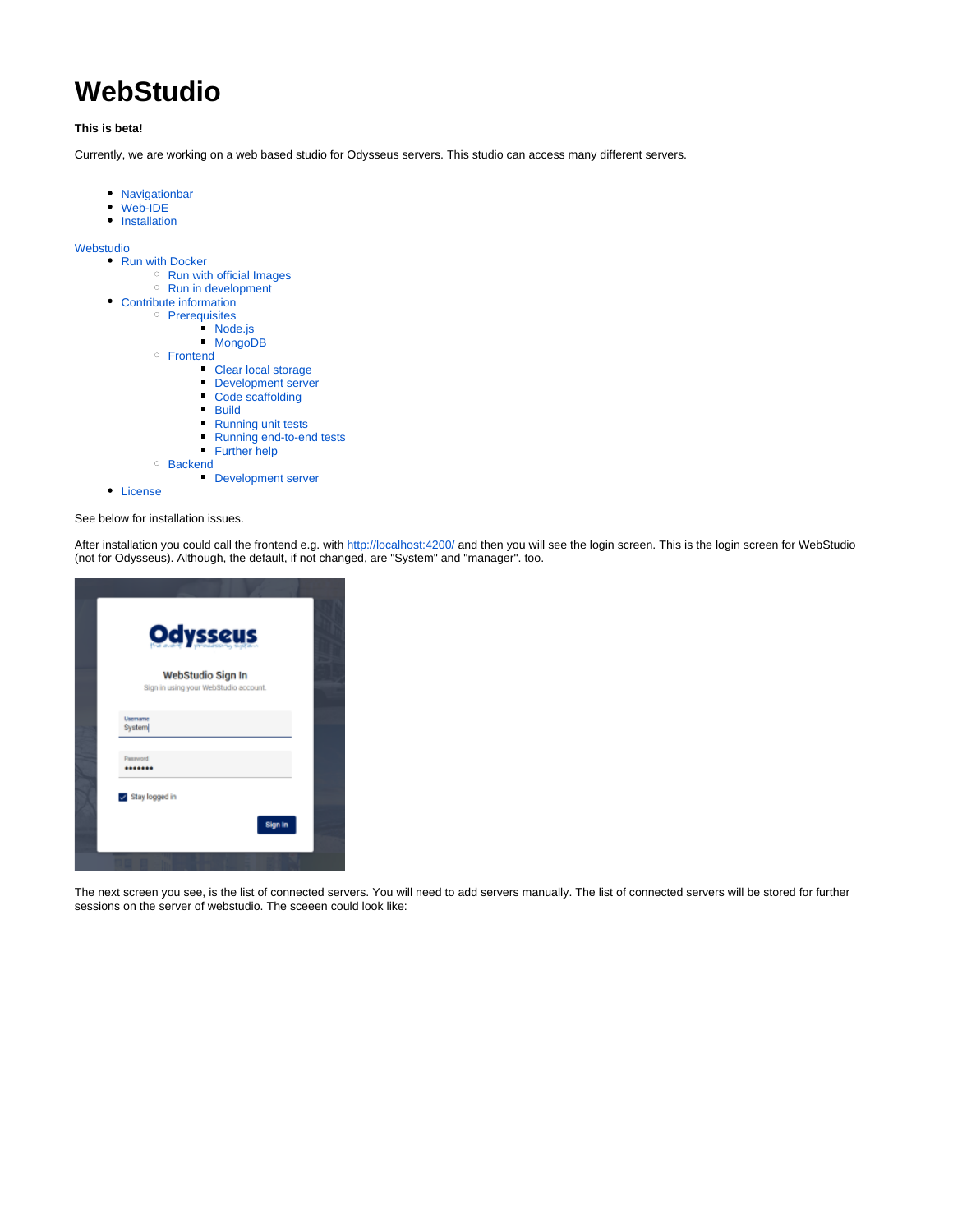# **Odysseus**

**E** Odysseus-Servers

```
\begin{array}{c} \hbox{ \bf 2}\ \hbox{ \bf 1}\ \hbox{ \bf 0}\ \hbox{ \bf 0} \end{array}System
```

| 士<br>奎   | Name                 | <b>Status</b>     | Scheme | Host      | Port  | $\equiv$ Filter<br>Description                                                                                 |
|----------|----------------------|-------------------|--------|-----------|-------|----------------------------------------------------------------------------------------------------------------|
|          | Worker01             |                   | http   | localhost | 18881 | 日ノの言                                                                                                           |
| 具        | Worker02             |                   | http   | localhost | 18882 | $\mathbb{P}$ / $\circ$ $\mathbb{P}$                                                                            |
| B        | Worker03             |                   | http   | localhost | 18883 | $\mathbf{P} \times \mathbf{O}$                                                                                 |
| $\equiv$ | Worker04             | • offline         | http   | localhost | 18884 | 日ノの言                                                                                                           |
| 22       | Worker <sub>05</sub> | • offline         | http   | localhost | 18885 | 日ノの言                                                                                                           |
|          | Worker06             | $\bullet$ offline | http   | localhost | 18886 | 日ノの言                                                                                                           |
|          | Worker07             | $\bullet$ offline | http   | localhost | 18887 | $\mathbb{P}$ / $\circ$ $\mathbb{P}$                                                                            |
|          | Worker08             | $\bullet$ offline | http   | localhost | 18888 | $P \times Q$                                                                                                   |
|          | Worker09             | $\bullet$ offline | http   | localhost | 18889 | 日ノの言                                                                                                           |
|          | Worker10             | $\bullet$ offline | http   | localhost | 18890 | 日ノの言                                                                                                           |
|          |                      |                   |        |           |       | Items per page: $\frac{10}{10}$ $\rightarrow$ $\frac{1}{10}$ $\rightarrow$ 10 of 10 $\leftarrow$ $\rightarrow$ |

### Where most of the servers are not connected  $\odot$  When connected servers are available it looks like:

| Name     | <b>Status</b>    | Scheme | Host      | Port  | $\equiv$ Filter<br><b>Description</b> |                                |
|----------|------------------|--------|-----------|-------|---------------------------------------|--------------------------------|
| Worker01 | • online         | http   | localhost | 18881 |                                       | 日ノの言                           |
| Worker02 | • online         | http   | localhost | 18882 |                                       | 日ノの言                           |
| Worker03 | $\bullet$ online | http   | localhost | 18883 |                                       | 日ノの言                           |
| Worker04 | • online         | http   | localhost | 18884 |                                       | 日ノの言                           |
| Worker05 | • online         | http   | localhost | 18885 |                                       | 日ノの言                           |
| Worker06 | • online         | http   | localhost | 18886 |                                       | 日ノの言                           |
| Worker07 | • online         | http   | localhost | 18887 |                                       | 日ノの言                           |
| Worker08 | • online         | http   | localhost | 18888 |                                       | 日ノの言                           |
| Worker09 | • online         | http   | localhost | 18889 |                                       | $\mathbf{P} \times \mathbf{O}$ |
| Worker10 | $\bullet$ online | http   | localhost | 18890 |                                       | 日ノの言                           |
|          |                  |        |           |       |                                       |                                |

Items per page:  $\frac{10}{10}$   $\rightarrow$  1 - 10 of 10  $\langle$   $\rangle$ 

### To add a new server, use the Add button on the top right of the window:

| http<br><b>Add Odysseus-Server</b> |                                 |             |                    |
|------------------------------------|---------------------------------|-------------|--------------------|
| http<br>Name                       |                                 |             |                    |
| Worker10<br>http                   |                                 |             |                    |
| Scheme                             | Host                            | Port        |                    |
| http<br>http                       | $\blacktriangleright$ localhost | 18890       | $\hat{\mathbb{C}}$ |
| Description<br>http                |                                 | optional    |                    |
| This is my test server             |                                 |             |                    |
| http                               |                                 |             | /h.                |
| optional                           |                                 |             |                    |
| http                               | Cancel                          | <b>Save</b> |                    |

#### And the new server is added at the end of the list:

| <b>TEMINUTURE</b> | - winners | <b>TELES</b> | <b>IMMIRTIME</b> | <b>HOUGH</b> |                        | ビジネー アイ・ロー                  |
|-------------------|-----------|--------------|------------------|--------------|------------------------|-----------------------------|
| Worker09          | • online  | http         | localhost        | 18889        |                        | $\mapsto$ $\leftrightarrow$ |
| Worker10          | • online  | http         | localhost        | 18890        | This is my test server | ヨノッ                         |

Items per page:  $\frac{10}{10}$   $\rightarrow$   $\frac{1}{2}$  - 10 of 10  $\leftarrow$   $\leftarrow$   $>$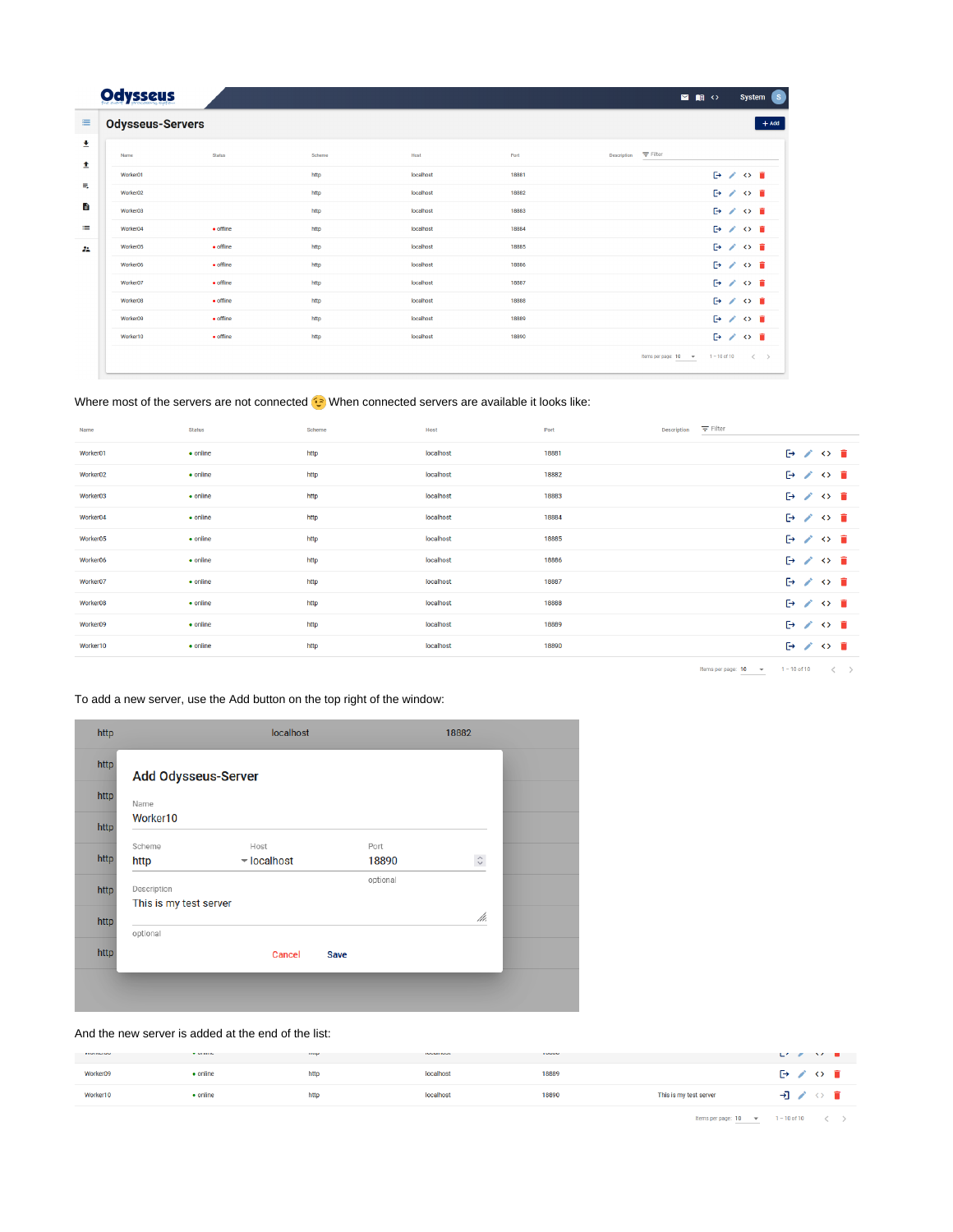Maybe you will need to switch to the next screen, to see the server. Now you are connected to the server, but not logged in. Use the button to log in.

| Log in to Worker10 |        | 1888 |
|--------------------|--------|------|
| Username<br>System |        | 1888 |
| Password           |        | 1888 |
| .                  |        | 1888 |
| Send               | Cancel | 1888 |
| localhost          |        | 1888 |

This is the login of the server you connected (default as always is "System"/"manager").

You will see the connected status with: . This button can be used to log out again.



- edit the server information
- Call the Web-IDE for this server (see below)
- Remove the server from the list

# <span id="page-2-0"></span>Navigationbar

On the left side, you see the navigation bar:



Here you could see (from all servers in a common list) the

- Defined sources and streams
- Defined sinks
- Defined queries
- **Logs from the different servers**
- Lists: Due to a bug, this button may currently not work in any cases.
- Users from the Web-Studio. Here you can change the users of the web studio, especially change the password or add new users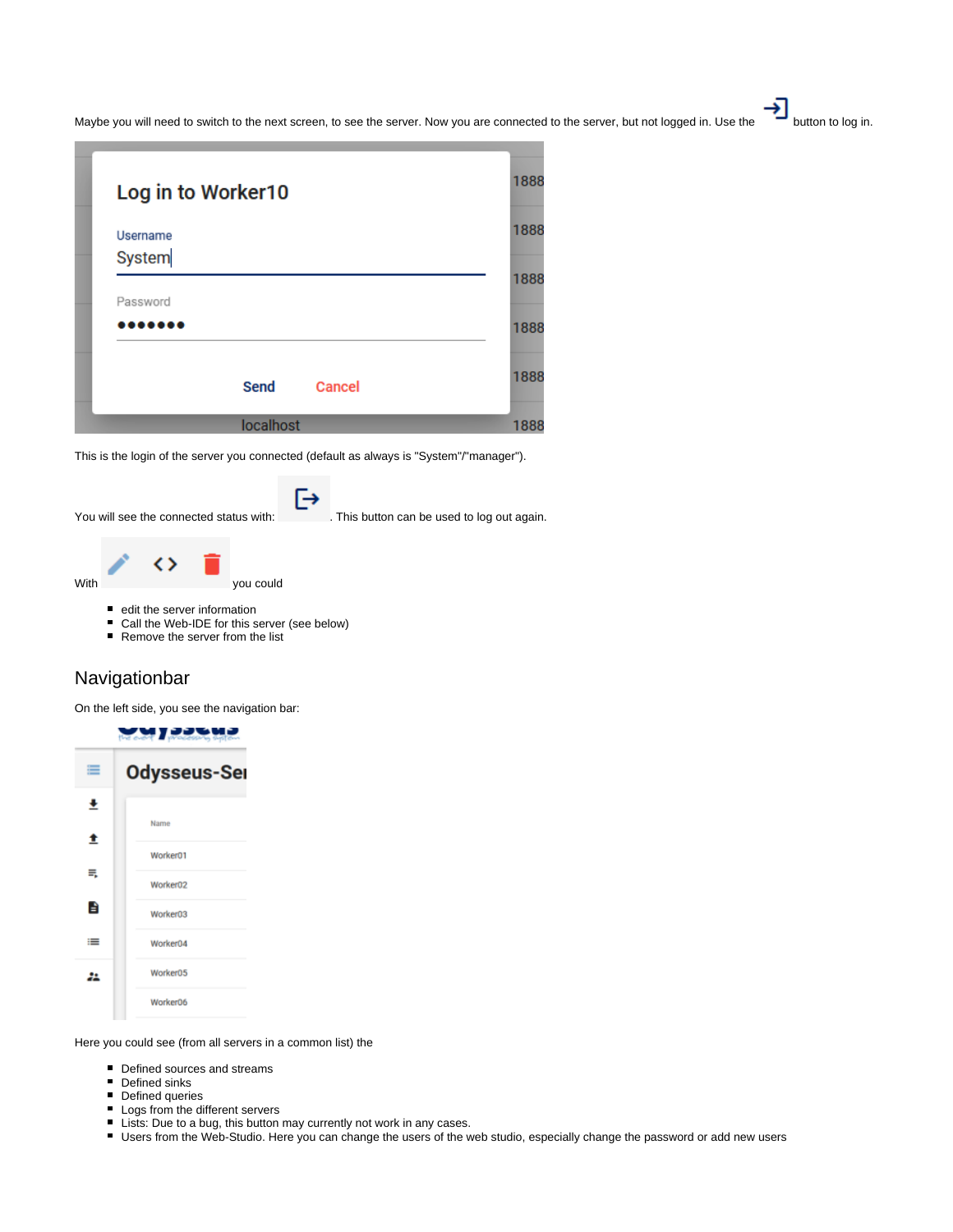| <b>Users</b>    |                           |       | $+$ Add                                                                    |
|-----------------|---------------------------|-------|----------------------------------------------------------------------------|
| <b>Username</b> | E-mail                    | Role  | $\equiv$ Filter                                                            |
| System          | odysseus@uni-oldenburg.de | admin |                                                                            |
|                 |                           |       | Hems per page: $\frac{10}{1}$ $\rightarrow$ $1-1$ of 1 $\langle$ $\rangle$ |

# <span id="page-3-0"></span>Web-IDE

Web-Studio provides an IDE for query development (quite simpler than the corresponding [Odysseus Studio](https://wiki.odysseus.informatik.uni-oldenburg.de/display/ODYSSEUS/Odysseus+Studio))



Remark: In case of problems, a corrupted local storage could be the reason. So, in this case is always a good idea to delete the local storage (e.g. for [firefox](https://support.mozilla.org/en-US/kb/storage) or [chrome\)](https://www.leadshook.com/help/how-to-clear-local-storage-in-google-chrome-browser/). Sometimes, this is only successful, if webstudio is stopped.

# <span id="page-3-1"></span>Installation

The following information is directly included from: [https://git.swl.informatik.uni-oldenburg.de/projects/API\\_APPS/repos/webstudio/browse](https://git.swl.informatik.uni-oldenburg.de/projects/API_APPS/repos/webstudio/browse/README.md)

# <span id="page-3-2"></span>Webstudio

Official webclient for managing and organizing multiple [Odysseus-](https://odysseus.informatik.uni-oldenburg.de/)Server.

# <span id="page-3-3"></span>Run with Docker

You need to have [Docker Compose](https://docs.docker.com/compose/install/) installed. It is shipped with [Docker Desktop.](https://www.docker.com/products/docker-desktop)

## <span id="page-3-4"></span>**Run with official Images**

You can run the Webstudio with the official images on [Docker Hub](https://hub.docker.com/). There are images for the [frontend](https://hub.docker.com/repository/docker/mikezei/webstudio-frontend) and for the [backend](https://hub.docker.com/repository/docker/mikezei/webstudio-backend).

You need to place the file [docker-compose.yml](https://git.swl.informatik.uni-oldenburg.de/projects/API_APPS/repos/webstudio/browse/deploy/docker-compose.yml) under docker-compose.yml on your filesystem. After that you can run docker-compose up from an terminal in the directory you placed the docker-compose. yml. This will download all necessary images and will create an docker network to run the Webstudio. After the startup you can access the Webstudio on http://localhost:4200/.

Important: When using webstudio with linux, you will need to create some folders BEFORE running docker-compose:

If you checked out this repository you can also switch to folder deploy and just run docker-compose up from there.

## <span id="page-3-5"></span>**Run in development**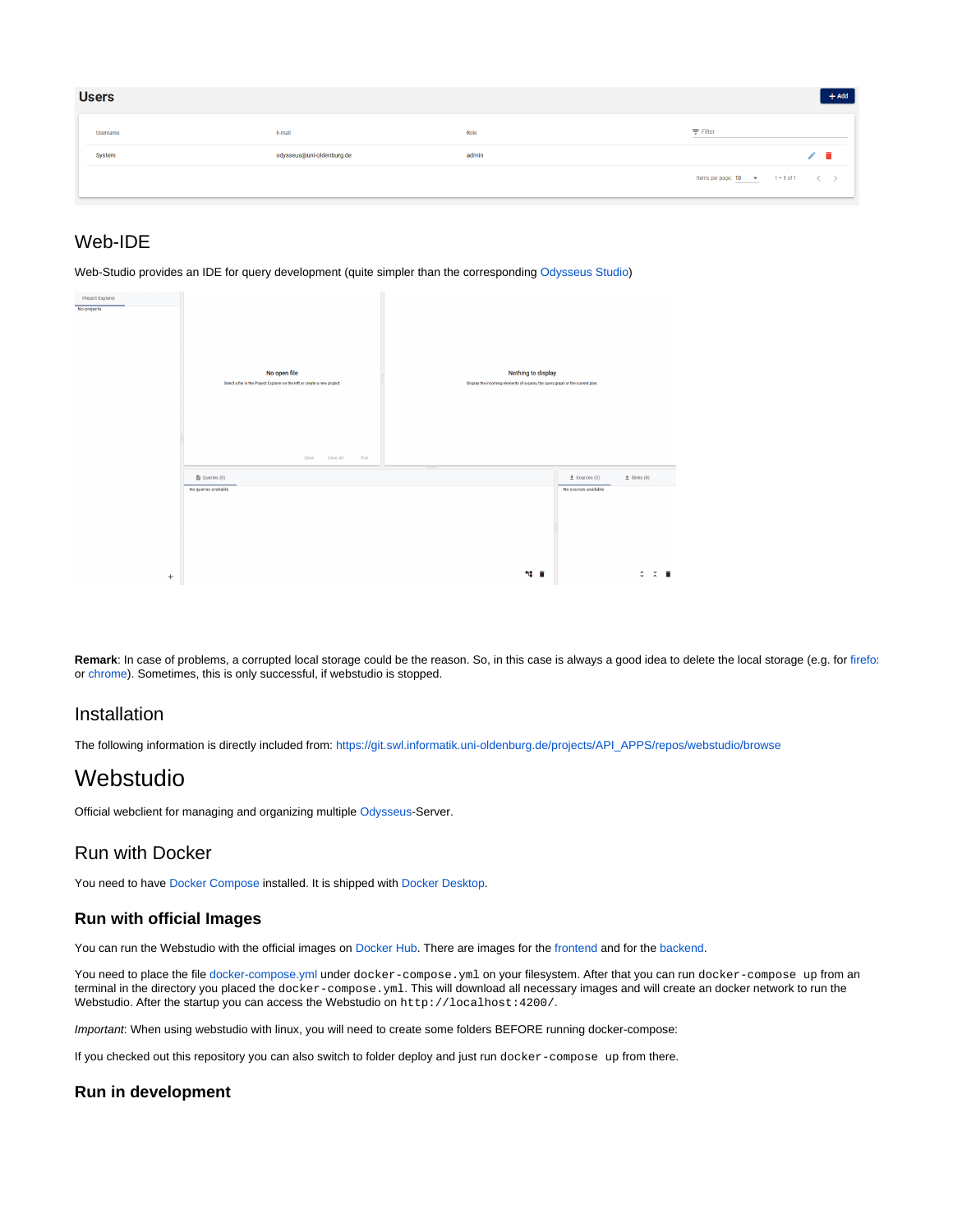If you want to make changes to the source files and then run the Webstudio with Docker Compose, you just need to run docker-compose up --build from the root directory.

This will build the images for the backend and frontend based on the source files. You can edit the Dockerfiles for each and build your own images. Please have a look at the [official docker documentation](https://docs.docker.com/) for further information about docker.

# <span id="page-4-0"></span>Contribute information

The Webstudio consist of an backend and an frontend. See below for more informations on how to contribute.

# <span id="page-4-1"></span>**Prerequisites**

#### <span id="page-4-2"></span>**Node.js**

To contribute an develop you need to have [Node.js](https://nodejs.dev) installed. Its recommended to use the last long time support (LTS) release (14.x) but its also tested with 12.x which is also an LTS release. Node.js is used to run the development server for frontend and backend. Node.js is shipped with the packet manager npm which is used to manage the dependecies of the Webstudio.

#### <span id="page-4-3"></span>**MongoDB**

To persist the data the backend uses MongoDB. To install MongoDB locally follow the steps in the [official documentation.](https://docs.mongodb.com/manual/administration/install-community/) The Webstudio was tested and developed with MongoDB 4.4 Community Edition.

## <span id="page-4-4"></span>**Frontend**

The frontend was generated with [Angular CLI](https://github.com/angular/angular-cli) version 10.0.0. Navigate to the folder frontend to execute the following commands.

#### <span id="page-4-5"></span>**Clear local storage**

The frontend uses states which are persisted in the local storage of your browser. If you switch between Webstudio instances (eg. from production to development) you should clear the local storage of your browser to avoid errors.

#### <span id="page-4-6"></span>**Development server**

The first time you have to run npm install to install the dependencies. If you use Windows you might have to run npm install --unsafe-perm if the process gets stuck.

If all dependencies are installed you can run npm start or ng serve for a dev server. Navigate to http://localhost:4200/. The app will automatically reload if you change any of the source files.

#### <span id="page-4-7"></span>**Code scaffolding**

Run ng generate component component-name to generate a new component. You can also use ng generate directive|pipe|service|class|guard|interface|enum|module.

#### <span id="page-4-8"></span>**Build**

Run ng build to build the project. The build artifacts will be stored in the dist/directory. Use the --prod flag for a production build.

#### <span id="page-4-9"></span>**Running unit tests**

Run ng test to execute the unit tests via [Karma.](https://karma-runner.github.io)

#### <span id="page-4-10"></span>**Running end-to-end tests**

Run ng e2e to execute the end-to-end tests via [Protractor](http://www.protractortest.org/).

#### <span id="page-4-11"></span>**Further help**

To get more help on the Angular CLI use ng help or go check out the [Angular CLI README.](https://github.com/angular/angular-cli/blob/master/README.md)

#### <span id="page-4-12"></span>**Backend**

Navigate to the folder backend to execute the following commands.

#### <span id="page-4-13"></span>**Development server**

The first time you have to run npm install to install the dependencies. If you use Windows you might have to run npm install --unsafe-perm if the process gets stuck.

<span id="page-4-14"></span>If all dependencies are installed you can run npm start for a dev server. The app will automatically reload if you change any of the source files.